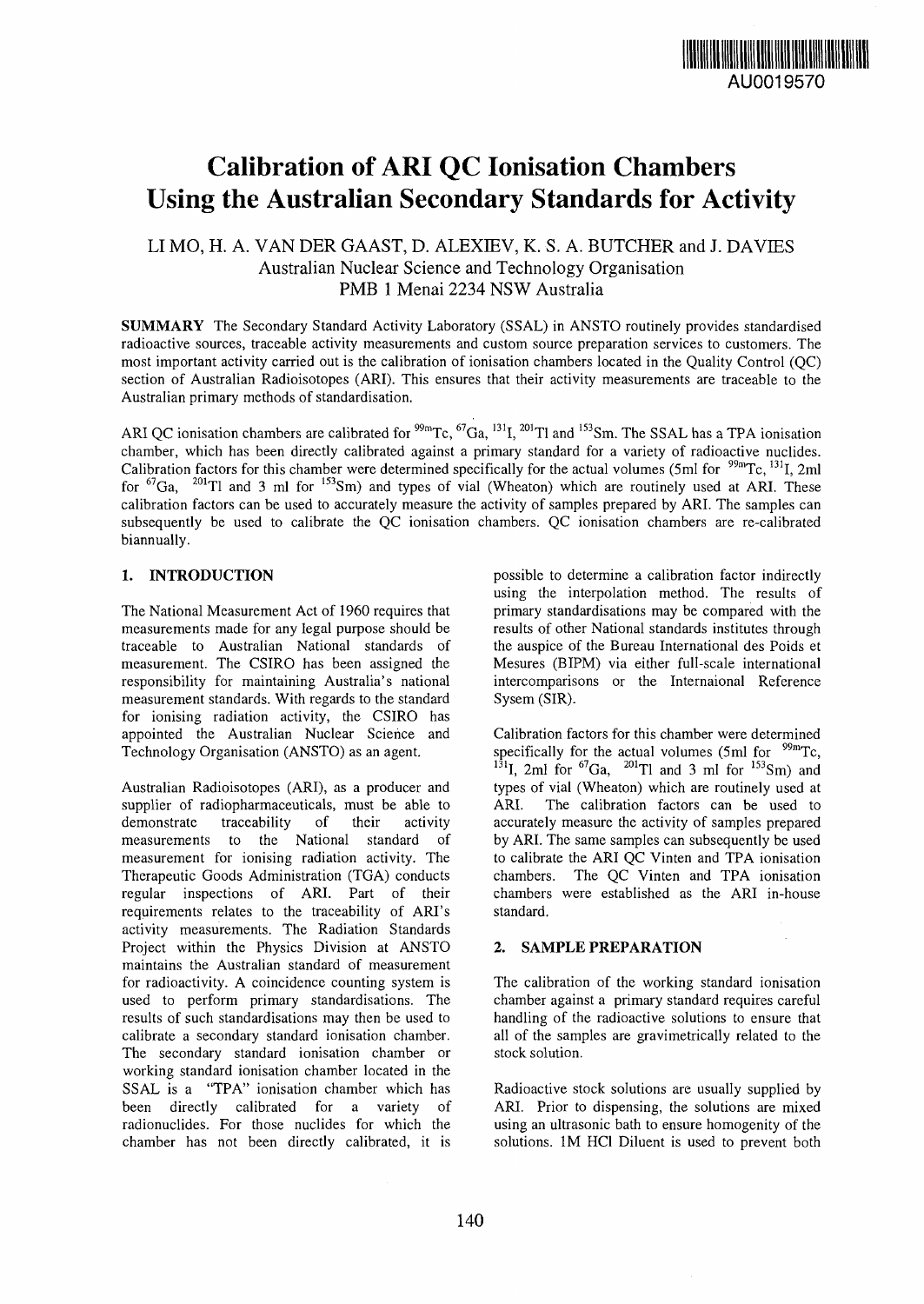"plating - out" and precipitation of the nuclides. The solutions are diluted and then dispensed to provide five *4n\$-y* counting sources to determine the activities of the solutions using the coincidence counting system. Five solutions are provided from the same stock in Wheaton vials and standard ampoules to calibrate the SSAL working standard ionisation chamber. Solutions in Wheaton vials will be used to calibrate QC's ionisation chambers. Standard ampoules may also be used for international comparison. All solutions are weighed before and after dispensing to determine the mass of solution added to each vial.

For the biannual re-calibration of QC ionisation chambers against the SSAL working standard ionisation chamber, only three solutions in Wheaton vials need to be dispensed from stock solution.

#### **3. SECONDARY STANDARD IONISATION CHAMBER AND ITS CALIBRATION**

The SSAL Ionisation chamber has characteristics of high sensitivity, long term stability, and simplicity of operation. Once calibrated it can be used to measure or calibrate further samples of the same radionuclide to give secondary standards at any later date.

The secondary standard ionisation chamber [1] shown in figure 1 provides an almost *4n* geometry and is filled with argon to a pressure of about 20 atmospheres (~ 2026 kPa). Perspex holders have been made to allow source solutions to be introduced to the chamber.



Figure 1. TPA ionisation chamber [1]

When a radioactive sample is inserted into the chamber, ion pairs will be generated within the gas.

When there is no voltage, the ion pairs will recombine and as a result no current will flow between the electrodes. However, applying a voltage will cause the positive and negative ions to drift in opposite directions toward their respective electrodes. This results in an electrical current being produced [2]. If the voltage is further increased, a saturation voltage will be reached at which all of the ion pairs are collected at the electrodes. As long as the charged particles lose all of their energy within the gas volume, the number of ion pairs produce will be proportional to the kinetic energy of the charged particles.

For a particular nuclide , for which the activity has been determined using one of the Australian primary methods of standardisation, the specific ionisation current (or calibration factor)  $i_c$  is given by

$$
i_c = \frac{I_m - I_b}{A_m} \tag{1}
$$

where  $I_m$  is the ionisation current of the standard solution for that nuclide,  $I_b$  is the current due to background radiation,  $A_m$  is the activity of the solution which has been determined using primary standardisation and corrected for radioactive decay. To estimate the activity of this nuclide a long time after the chamber calibration, the stability of the chamber needs to be verified by comparing the ionisation current from a radium reference source at sample measurement time  $t_m$  with the current predicted based on measurements made at calibration time  $t_c$ .

Calibration factors for the working standard ionisation chamber, which were determined for the ARI calibration program are listed in table 1.

Table 1. Calibration factors for working standard ion chamber

| Nuclide                      | Volume (ml) | Factor $i_C$ (pA/MBq) |  |
|------------------------------|-------------|-----------------------|--|
| -67 -<br>Ga                  |             | $6.24 \pm 1\%$        |  |
| $\overline{^{99m}}_{\rm Tc}$ |             | 5.68 ± 1%             |  |
|                              |             | $11.48 \pm 1\%$       |  |
| 201                          |             | $4.693 \pm 1\%$       |  |
| 1537                         |             | $2.03 \pm 1.5\%$      |  |

#### 4. CALIBRATION OF ARI QC IONISATION **CHAMBERS**

ARI QC has two ionisation chambers, a Vinten and a TPA chamber. They work on the same principle as the standard ionisation chambers described above.

Solutions were repeatedly measured in both the ARI TPA and Vinten chambers to obtain ionisation currents for each sample. Then the solutions were transported to the SSAL where their activities were determined in the standard TPA ionisation chamber.